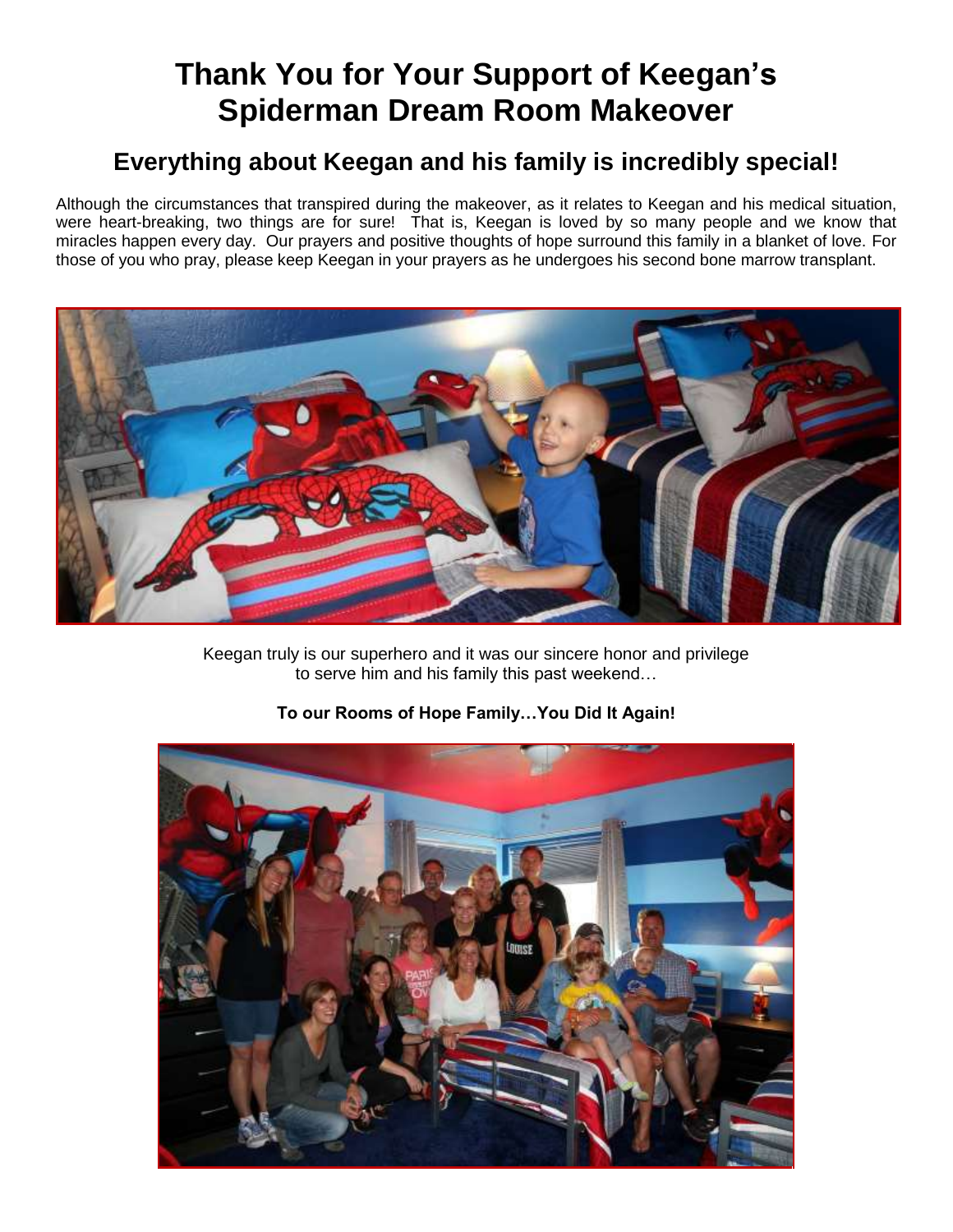#### **Life is so precious…**

It was truly meaningful to work alongside of each of you. With your hearts of gold and your hands of steel, you worked in honor of such a loving little boy. Each of us understands the true meaning of helping a family in need by providing a room that is so unique and safe that the child never wants to leave! In Keegan's case, he has had to leave his home behind to get his bone marrow transplant. But I know that he is a warrior, and he will fight to get back to his Spiderman room! Thank you for fighting with Keegan and giving him hope. Each of you have your own families, but helping out at this makeover, has not only helped Keegan's family, but it has also enriched each of our lives as well just by knowing this family. Thank you to our donors as well, for without you, none of this is possible!

I am honored to present Jill and Lauren to each of you. These women worked together to design Keegan's dream room he shares with his brother Murphy. Every detail was thought out with Keegan in mind. Thank you Design Team Keegan!

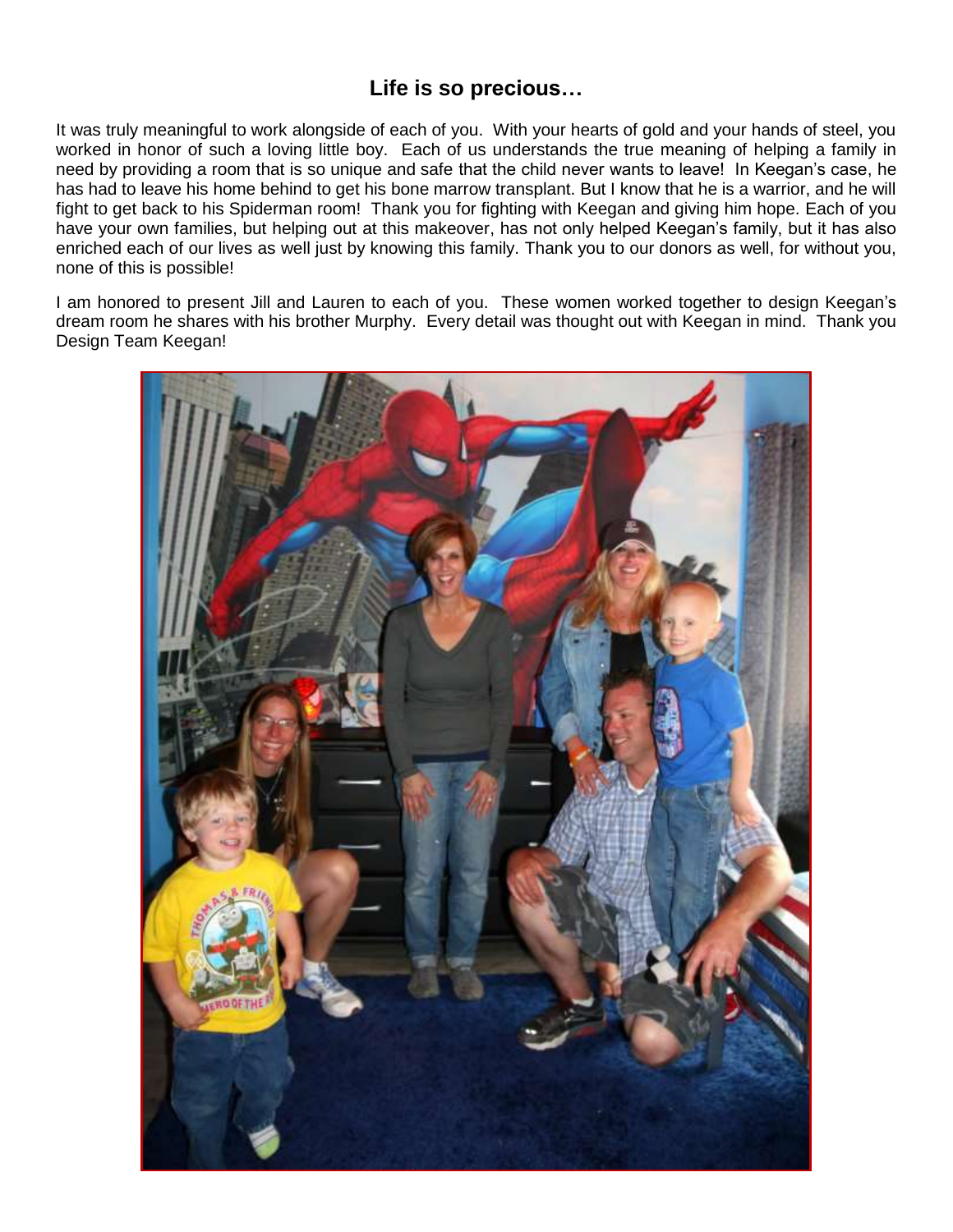**Here is Keegan's Spiderman Bedroom!** 



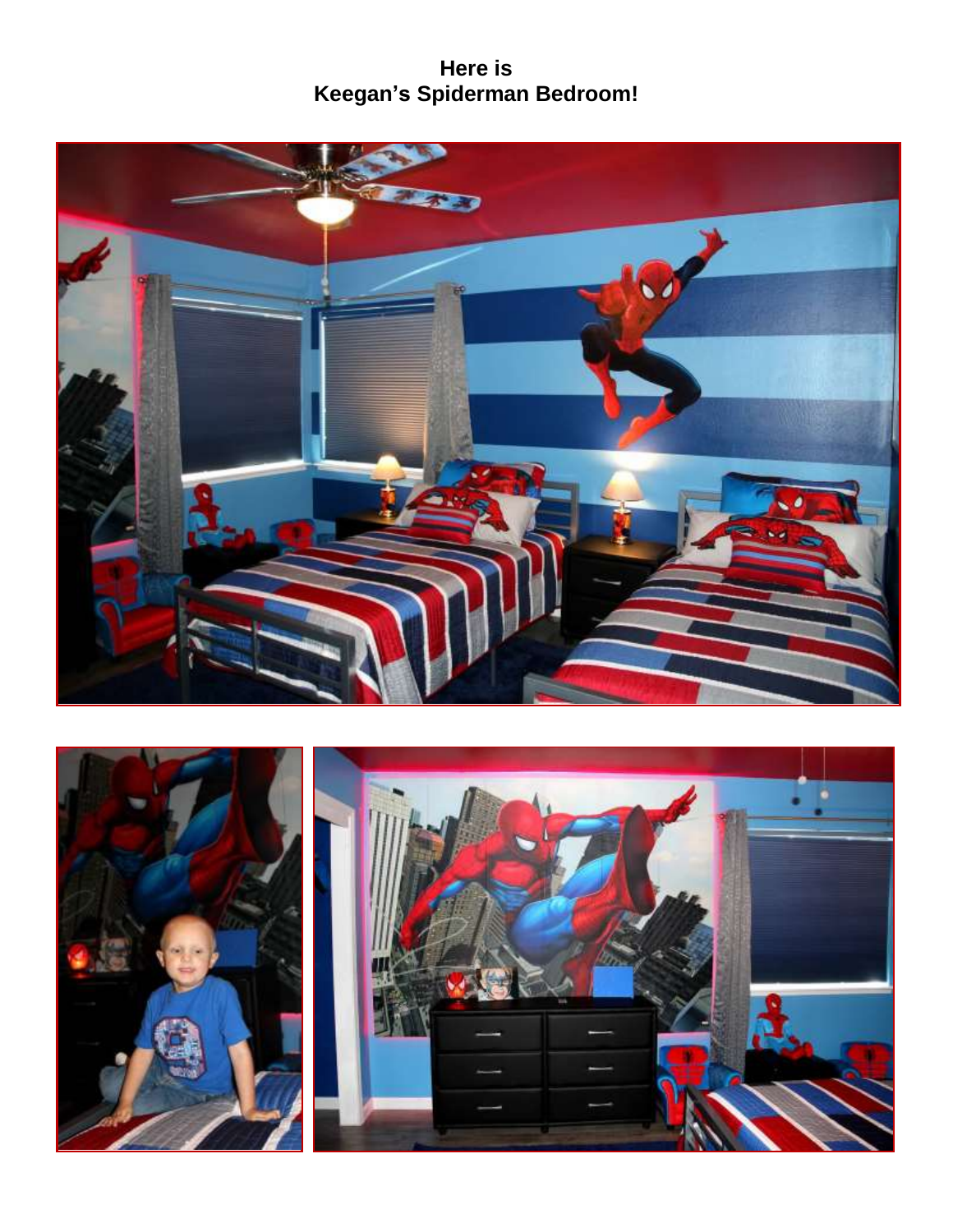#### **Keegan's Family's New Playroom!**



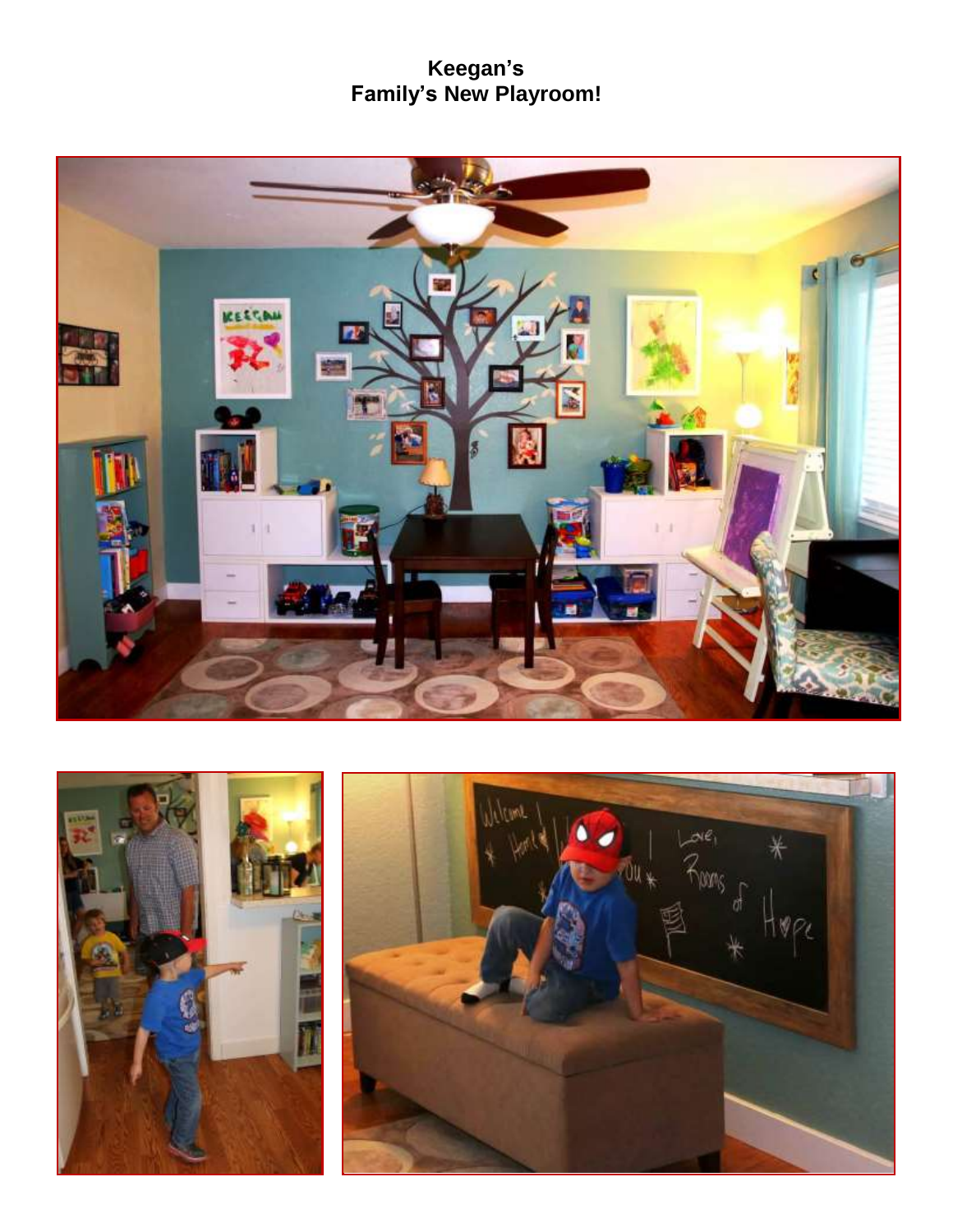**Keegan's Kitchen, Living Room and Even Mom & Dad's Room… A Little Spruced Up!** 





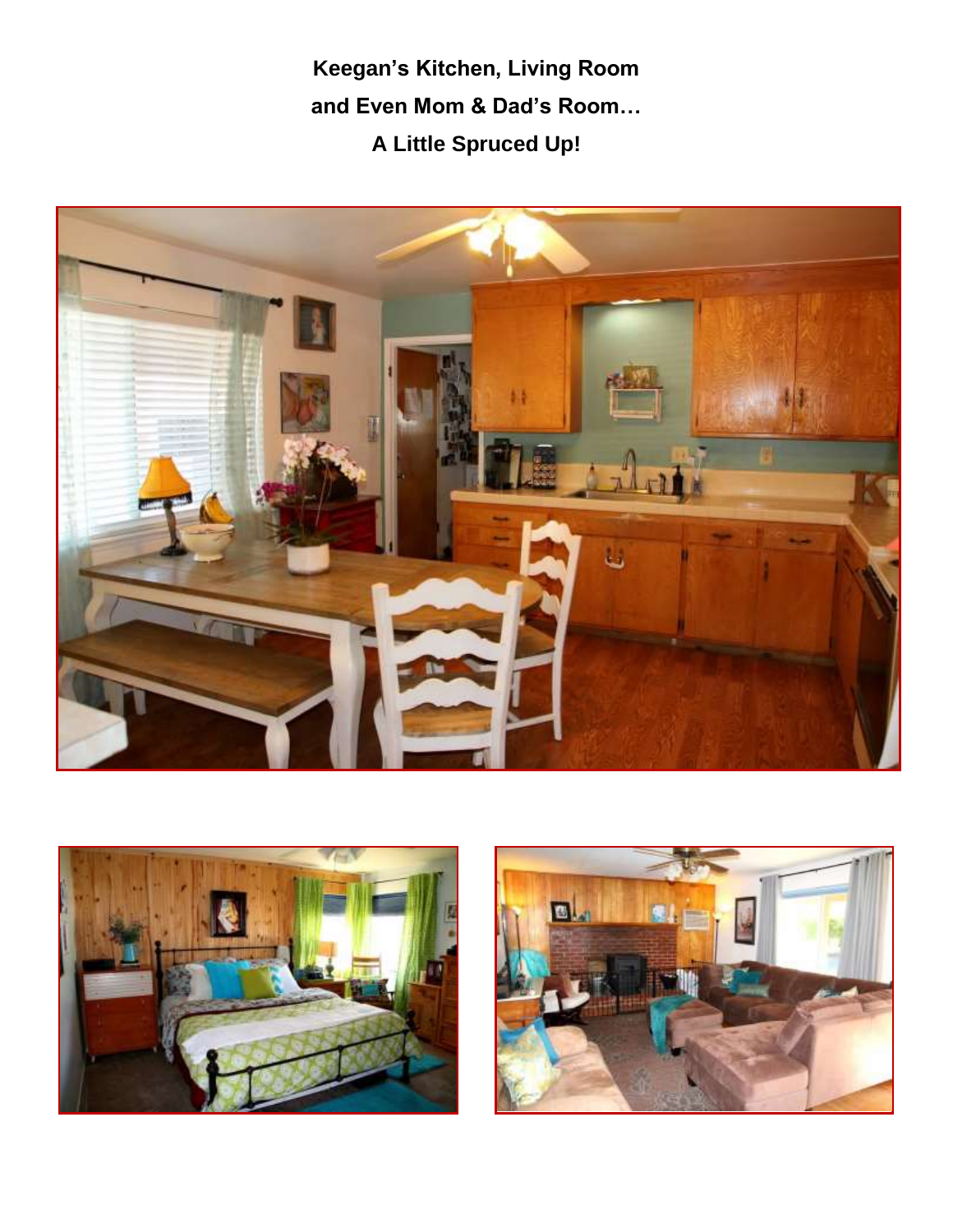# *With gratitude…*

To each of you for all your hard work and dedication! I know how busy you are and to take time out of your busy schedules means so much to Keegan and his family. Thank you!!!

## **From Keegan's Heart to Yours, Thank You Rooms of Hope Volunteers and Board:**

- Anne
- **Charlie**
- Dan
- Dick
- Janet
- Jill
- Jocelyn
- Joanne
- Kelly
- Kendall
- Kristen
- Lauren
- Lillian
- Lori
- Lynn
- Manu & Alina
- Missy
- Morgan
- Neil
- Roger
- **Shelley**
- **Stan**
- Tasha
- Tim
- Tina

## **And to Our Sponsors and Donors...**

Without your generous support, as I mentioned, none of this could be possible! Thank you so much!

- Big Bob's Flooring
- Carpet One of Livermore
- Danville Children's Guild
- Dome Construction
- **Elly Cabral Designer and Developer**
- Jocelyn Newell
- Mancini's Sleepworld
- Purple Orchid Resort & Spa
- Sherwin Williams Paints

## **Last, but certainly not least, Keegan's family for opening their home and hearts to us!**



**To each of you…thank you for sharing your talents, treasure and love! Your contribution has truly made a difference for this little boy who is fighting to get home!**